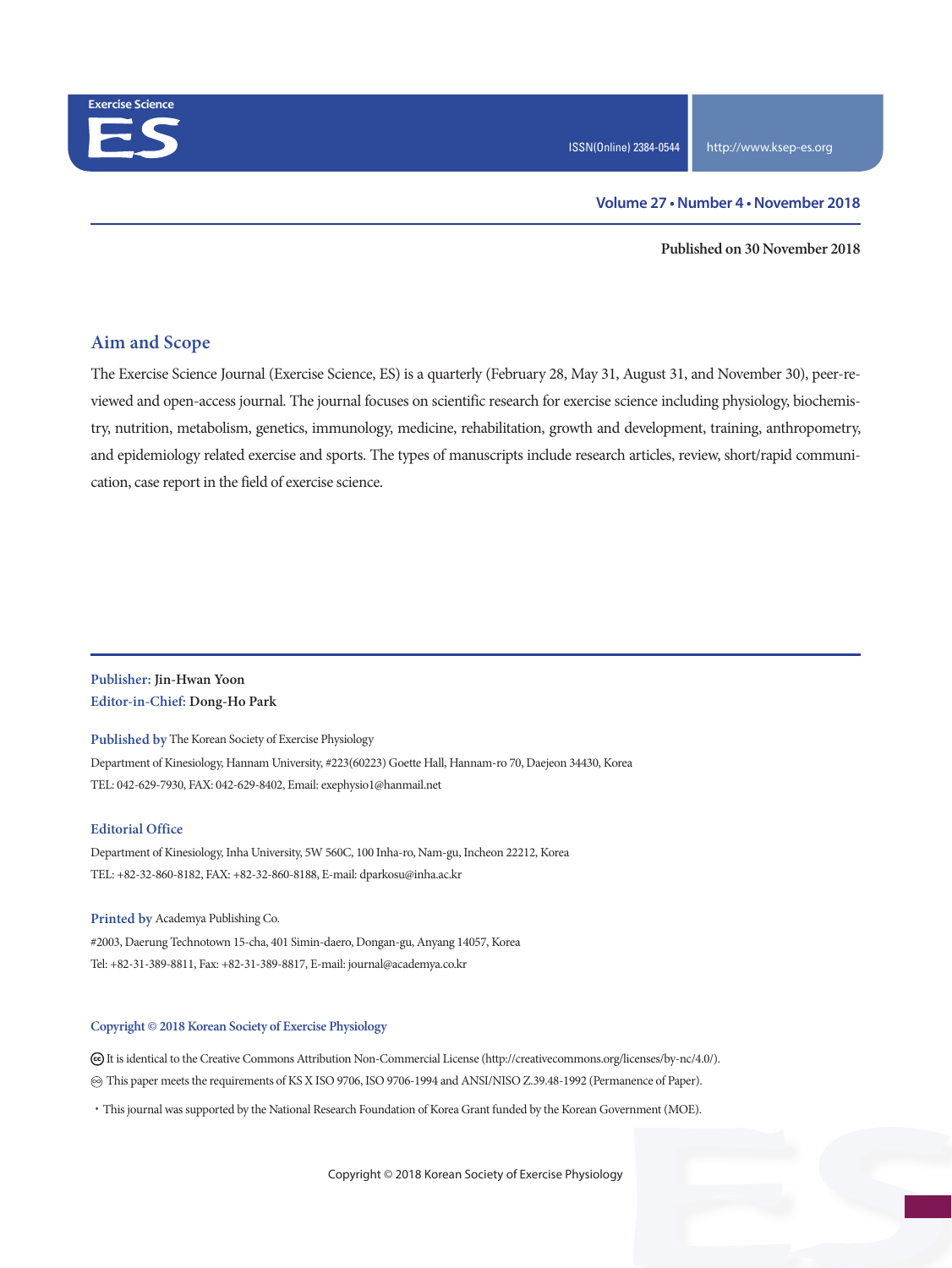

# **CONTENTS**

#### **Volume 27 Number 4 November, 2018**

#### **Review Articles**

- 245 Critical Evaluation about Diagnosis and Treatment of Myofascial Trigger Points Jun-Hyeong Kwon, Yoon-Ho Lee, Yeong-Heon Ok, Jun-Hyuk Kim, Hye-Rim Hong, Jun-Seo Kim, Hyun-Jin Kim
- 252 A Study on The Effects of Short Foot Exercise on Medial Longitudinal Arch and Balance in the Foot and Efficient Application: Literature Review Ryong Hwang, Young-Jun Choi
- 260 Effect of Pelvic Floor Muscle Training on Urinary Incontinence in Gynecologic Cancer: A Review Parivash Jamrasi, Kyung-Hee Lee, Wook Song
- 268 Functional Tests Assessing Return to Activity after Anterior Cruciate Ligament Reconstruction Eun Wook Chang

#### **Original Articles**

- 274 Comparison of ACSM Metabolic Equations and Energy Consumption Equipments during Walking and Running of College Students Jong-Hee Kim, Dong-Hwa Chung, Byung-Kun Lee
- 280 Hand Grip Strength and Its Relation to Thigh-derived Single Muscle Fiber Contractile Properties Yunah Jeon, Hojun Lee, Dae-Young Kim, Jae-Young Lim, Seung-Jun Choi
- 289 Removal Effect of Hydrogen Water Drinking on Exercise-induced Production of Reactive Oxygen Species in Adult Men and Women Dong-Sung Shin, Sung-Hoon Jung, Eun-Young Hong, Youn-Ho Shin, Jae-Yeo Park, Myung-Hee Chung, Jai Youl Ro
- 296 Effects of Boxing-Specific Training on Physical Fitness and Punch Power in Korean National Boxers Kwang-Jun Kim, Seung-Bae Lee, Saejong Park
- 303 Effects of Resistance Exercise Training on Leptin Receptor (Ob-R), GLUT2 mRNA of the Hypothalamus and GLUT4 mRNA Expression of the Skeletal Muscle in OLETF Rats

Eun-Mi Lim, Se-Hwan Park, Jin-Hwan Yoon